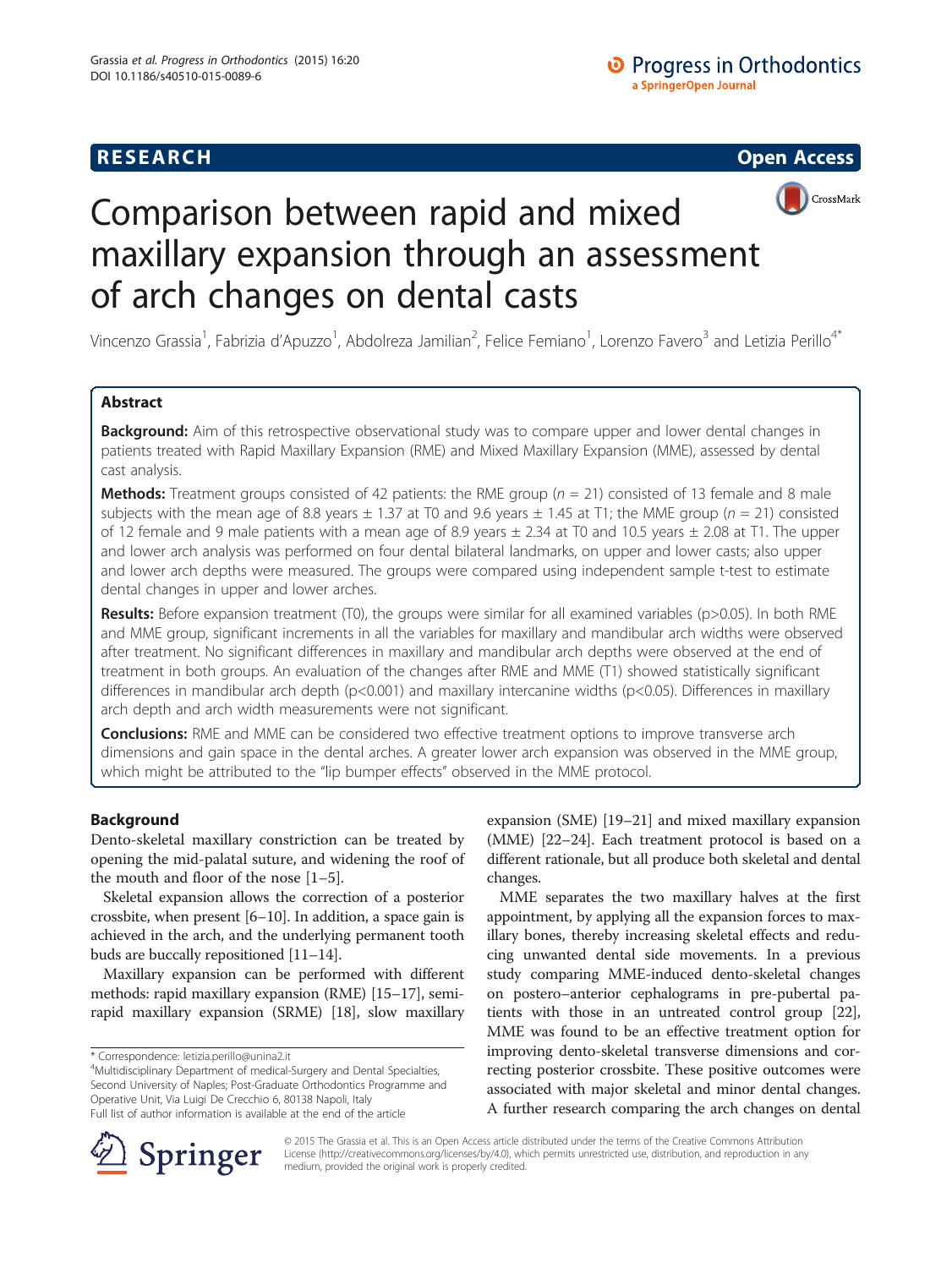casts, using the same sample and treatment procedures, confirmed the validity of MME as a useful alternative protocol for improving transverse arch dimensions and correcting posterior crossbite, as well as for gaining arch space to relieve mild-to-moderate tooth-size/arch discrepancies [[23](#page-6-0)]. A third paper compared the dentoskeletal changes on postero–anterior cephalograms in two groups of pre-pubertal patients treated with MME or RME [\[24](#page-6-0), [25\]](#page-6-0). Both expansion procedures proved effective in increasing skeletal transverse dimensions by opening the mid-palatal suture in growing patients. However, MME had significantly fewer dental side effects than RME. To complete this latter research, in the light that one of the outcomes of expansion is often to increase arch widths and achieve space gain [\[26](#page-6-0)–[31](#page-6-0)], it could be useful to investigate whether differences in arch changes were present.

Thus, the aim of this study was therefore to compare the changes in arch widths on dental casts in two groups of pre-pubertal patients treated with MME or RME.

#### Methods

Appropriate ethical approval was secured by the Health Research Ethics Board of the Second University of Naples (No.429), in July 22, 2014.

Consecutive records of patients treated with maxillary expansion at the Orthodontic Unit of the Second University of Naples, Italy, and in a private practice (LP) from October 2010 to March 2012 were examined. The parents of all children involved in the study gave informed consent. Inclusion criteria of this retrospective study were unilateral or bilateral posterior crossbite and/ or variable degree of crowding, mixed dentition with fully erupted upper permanent molars, Cervical Vertebral Maturation Stage (CVMS) 1 or 2, treatment performed with RME or MME, dental casts, high quality latero–lateral, postero–anterior and occlusal radiographs at pre-expansion (T0) and post-expansion (T1). Exclusion criteria were cranio-facial anomalies or syndromes, periodontal diseases, dental trauma or anomalies and previous orthodontic treatment.

Forty-two patients met the inclusion criteria. Of these, 21 were treated with RME and 21 with MME using a palatal Hyrax-type expander (Fig. 1) applied in mixed dentition and bonded to the first upper molars and either first deciduous molars or first bicuspids.

#### Activation

In both groups, activation started immediately after the appliance was fitted, and ended when overcorrection was achieved with the palatal cusps of the upper molars riding up on the buccal cusps of the lower molars. The activation schedule of both protocols is reported in Table [1.](#page-2-0)



Fig. 1 Palatal Hyrax-type expander

#### RME group activation

In the RME group, the operator began activation at the chairside with two turns of the expansion screw (0.25 mm per turn). Parents were then instructed to continue activation at home with two turns per day.

During the expansion phase, which lasted from 1 to 3 weeks depending on the degree of maxillary constriction and/or crowding, patients were monitored once a week.

#### MME group activation

In the MME group, the protocol comprised two phases: an initial, very rapid opening of the device followed by a second, slower activation. The first phase, started at the chair side, included three steps with four, two and one turn (0.25 mm per turn), respectively. The three steps were carried out at the same appointment until the suture was opened.

The second expansion phase then began and parents were instructed to continue activation at home with one turn every 3 days.

During the expansion phase, which lasted from 4 to 6 months depending on the degree of maxillary constriction and/or of crowding, patients were monitored once every 2 weeks.

#### Clinical procedure for MME

After the first step, the patient usually experiences tenderness of the bonded teeth, which disappears in 20 to 30 min. After the second step, tenderness lasting 10–15 min then shifts to the palatal incisor area and, finally, following the third step, to the suture area. A decrease in tenderness of the bonded teeth and/or tenderness in the sutural area may indicate that the maxillary halves have been separated. However, a successful separation can only be confirmed by occlusal radiograph, before and after maxillary expansion. In the event of increased palatal suture resistance, a fourth step with two additional turns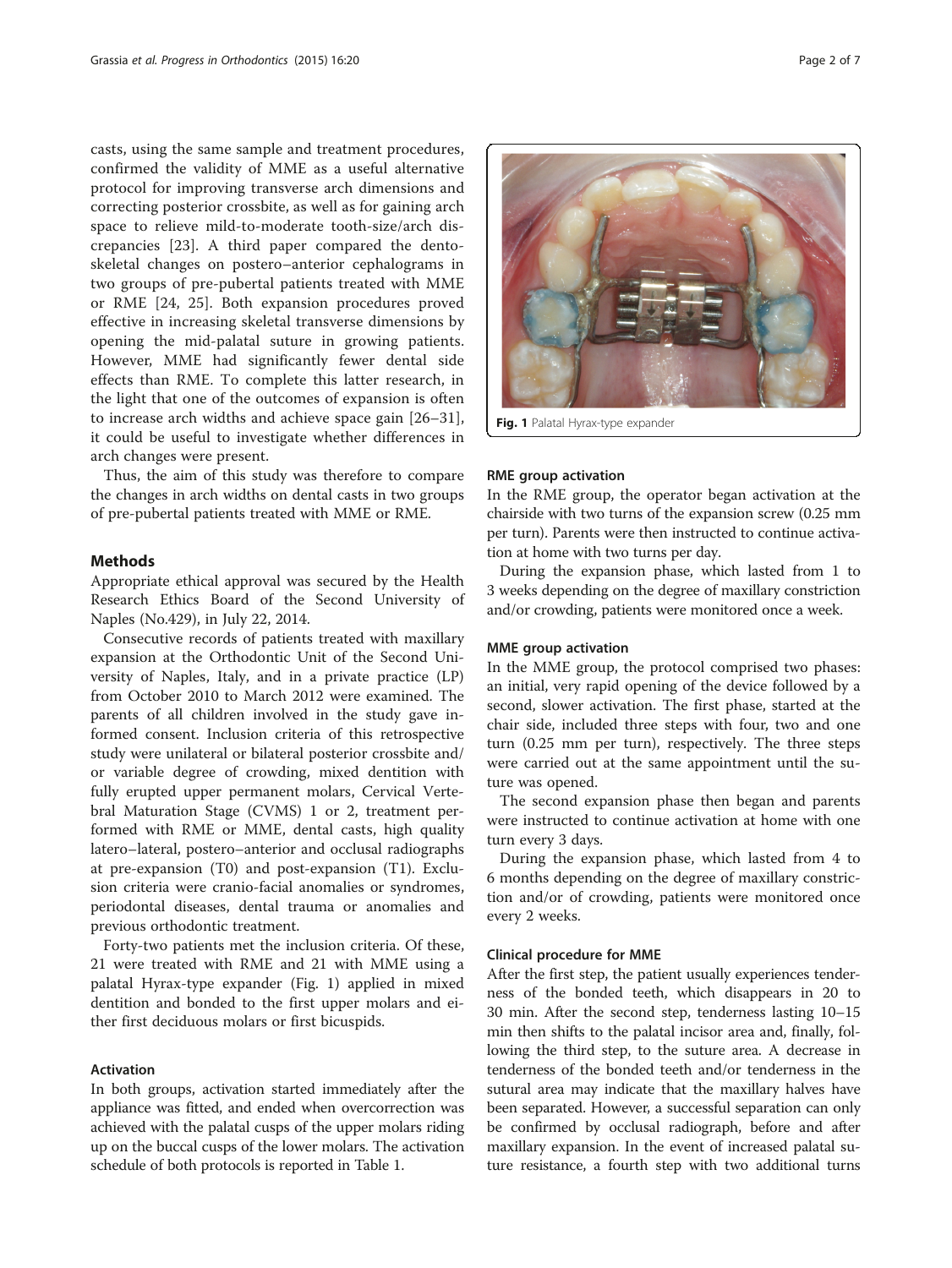|           | Expansion         |                  | Retention  | Total treatment duration |                  |                    |
|-----------|-------------------|------------------|------------|--------------------------|------------------|--------------------|
|           | Phase             | ūrns             | Duration   | Controls                 |                  |                    |
| RME group | One: rapid        | $2$ /day         | 1–3 weeks  | 4/months                 | 8 months $\pm$ 2 | 1.2 year $\pm$ 0.3 |
| MME group | First: very rapid | $4 - 2 - 1$ /day | - h        | 2/months                 | 8 months $\pm$ 2 | 1.3 year $\pm$ 0.2 |
|           | Second: slow      | 2/week           | 4–6 months |                          |                  |                    |

<span id="page-2-0"></span>Table 1 Characteristics of RME and MME sample groups

may be performed. In this case, tenderness in the temporo- and fronto-zygomatic areas may be experienced. The number of steps and associated turns therefore depends on suture intercuspidation.

orient the coordinates and align the maxillary and mandibular casts. The dental casts were measured at T0 and T1 for each patient.

#### Retention phase

After the expansion phase, the Hyrax device was removed in both groups in order to stabilize the screw with acrylic. The device was then re-cemented so that it could be used as a retainer. The retention phase lasted on average 8 months. The retention schedule of both protocols is shown in Table 1.

#### Data collection

Digital occlusal photographs were taken of all maxillary and mandibular casts according to a standard technique and imported into Adobe Photoshop, version 5.0 (Adobe Systems, San Jose, CA). Each photograph was saved with a 5-mm grid and then imported into Scion Image (Scion, Frederick, MD; a version of the Macintosh program, NIH Image, from the National Institutes of Health). Each point in Scion was recorded to an x, y coordinate system and imported into a Microsoft Excel program to

#### Landmark identification

Landmarks were identified on the distal, facial, mesial and lingual surfaces of each tooth from the right first permanent molar to the left first permanent molar in the same arch (Fig. 2). These points were selected in accordance with guidelines reported in literature to determine the geometric centre of each tooth, known as the tooth centroid. This point provides a more accurate measurement of arch width as it removes the effect of tooth rotation.

Landmarks were not recorded if the teeth were in the process of exfoliation, ectopically erupted or in the process of eruption if the height of the four outer surfaces (distal, facial, mesial and lingual) were visible.

#### **Measurements**

For each dental arch, at T0 and T1, four transversal linear measurements (arch widths) connecting the centroid of a tooth (Fig. [3](#page-3-0)) and its antimere, and one sagittal measurement (arch depth) were analysed.

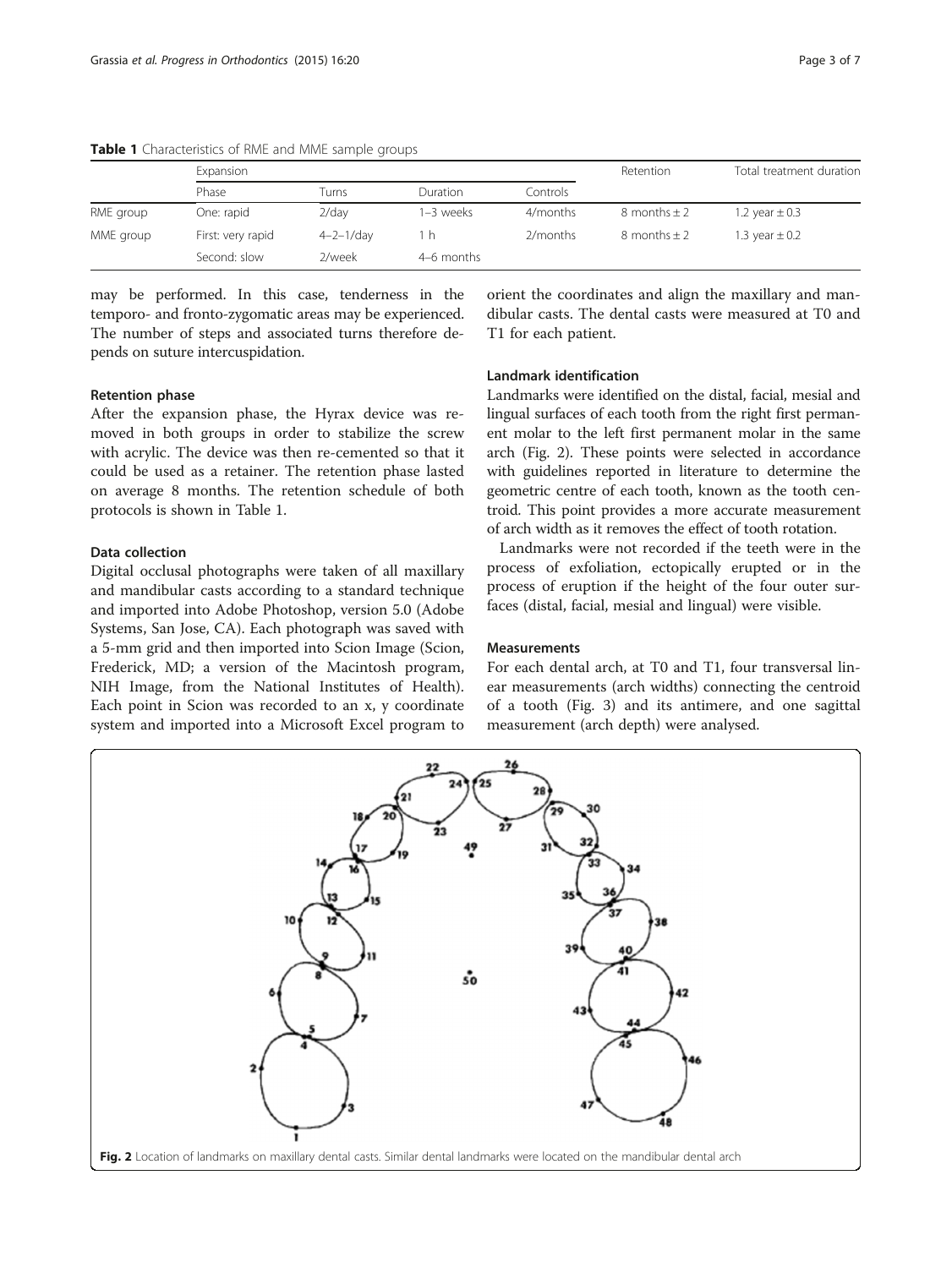<span id="page-3-0"></span>

For each tooth, the midpoint of a line connecting mesial and distal landmarks was determined, and another midpoint was constructed midway between the buccal and lingual landmarks of the tooth; the centroid is located midway between the midpoints. In the majority of teeth studied, the centroid and the midpoint between the approximal midpoints coincided or were very close to each other.

Arch width was measured between the following teeth on both arches: primary/permanent canines, first primary molars/first premolars, second primary molars/second premolars, and first permanent molars.



between facial surfaces of central incisors to a line tangent to mesial surfaces of first permanent molars

Arch depth was determined by measuring the length of a perpendicular line constructed from the contact point between mesial contact points of central incisors to a line connecting points between second premolars and first molars (Fig. 4).

#### Error method

All measurements were carried out by the same operator. A combined error of the landmark location and tracing was determined. The method error was calculated from the double determinations of 12 randomly selected dental casts, re-measured after an interval of 1 week, using Dahlberg's formula. The mean value of the method error was  $0.5 \pm 0.2$  mm, within acceptable limits for the analysis of serial dental casts.

#### Statistical analysis

Descriptive statistics were performed on dental cast measurements at T0 and T1 for RME and MME groups. Statistical comparisons were performed on:

- starting forms: RME group vs. MME group at T0<br>• treatment effects: RME group T1–T0
- treatment effects: RME group T1-T0<br>● treatment effects: MME group T1-T0
- treatment effects: MME group  $T1-T0$ <br>• final forms: RME group ys. MME grou
- final forms: RME group vs. MME group at T1.

All data were tested as for the normality; therefore, a parametric test was applied for the comparisons of the groups. Comparison of continuous variables between groups was made through unpaired  $t$ -tests, while changes within groups were tested through paired  $t$ -tests. The level of statistical significance set at  $p < .05$  for all statistical tests. The statistical Package for the Social Sciences (version 22; SPSS, Chicago, III) was used for data analysis.

#### Results

The main characteristics of the samples are summarized in Table [2.](#page-4-0)

RME and MME groups were matched for number, sex, chronological age and CVMS. The RME group  $(n = 21)$ consisted of 13 girls and 8 boys with a mean age of 8.8 years ± 1.37 at T0 and 9.6 years ± 1.45 at T1. The MME group  $(n = 21)$  consisted of 12 girls and 9 boys with a mean age of 8.9 years  $\pm 2.34$  at T0 and 10.5 years ± 2.08 at T1. The CVMS ranged from 1 to 2 at T0 and from 2 to 3 at T1. The mean value of the method error was  $0.5 \pm 0.2$  mm, within acceptable limits for the analysis of serial dental casts.

Descriptive statistics for values and changes of the dental measurements with comparisons are reported in Table [3.](#page-4-0)

1. Comparison of starting forms: RME group vs. MME group at T0  $\mathcal{S}$  at T<sub>0</sub>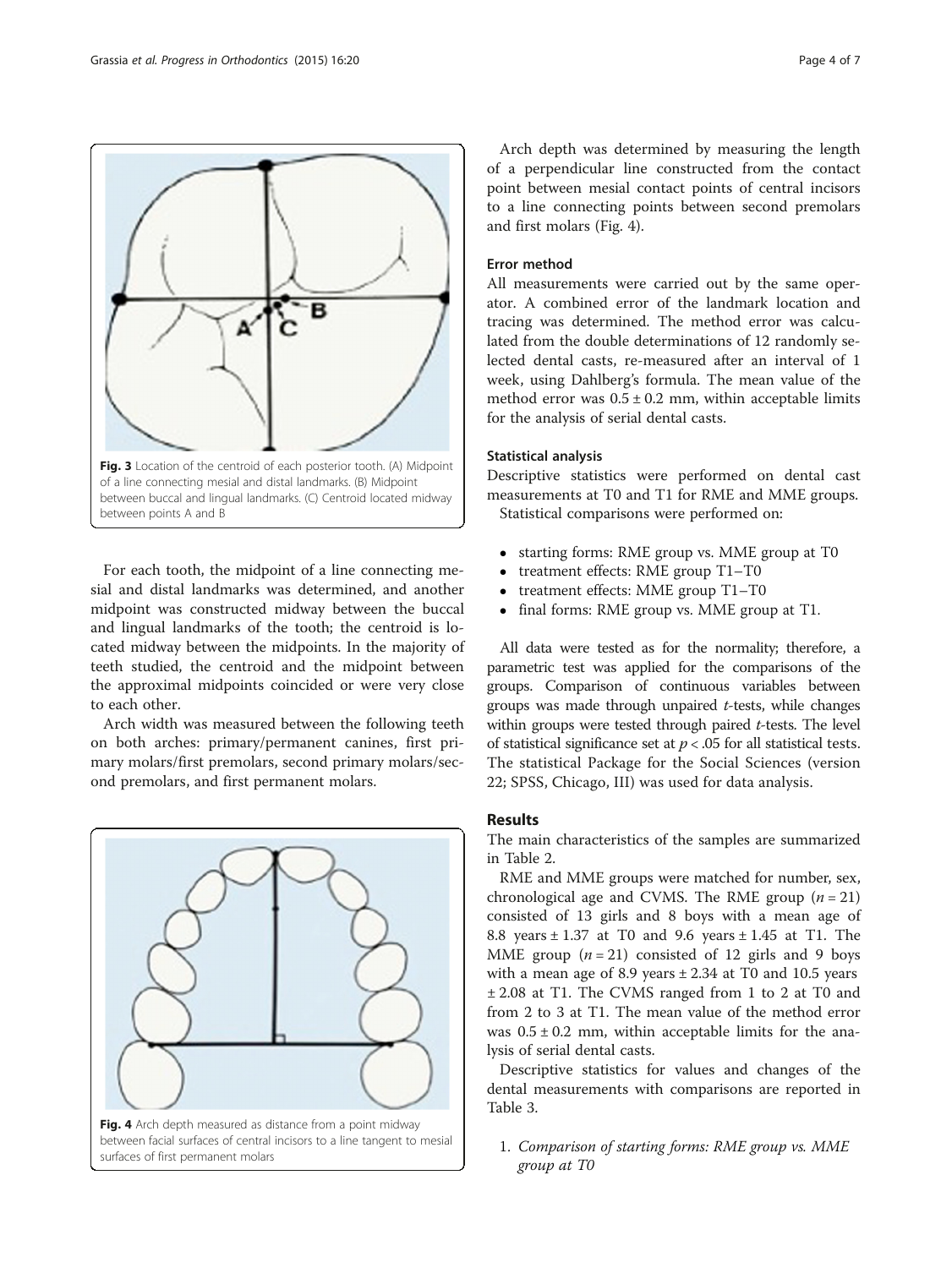|           | Male | Female | Mean age $\pm$ SD (year/month) |                 | CVM stage   |            |  |  |
|-----------|------|--------|--------------------------------|-----------------|-------------|------------|--|--|
|           |      |        | T0                             |                 |             |            |  |  |
| RME group |      |        | $8.8 \pm 1.37$                 | $9.6 \pm 1.45$  | $CS1 - CS2$ | CS2-CS3    |  |  |
| MME group |      |        | $8.9 \pm 2.39$                 | $10.5 \pm 2.08$ | $CS1 - CS2$ | $CS2$ -CS3 |  |  |

#### <span id="page-4-0"></span>Table 2 Characteristics of RME and MME sample groups

Before expansion treatment (T0), the groups were similar for all width and depth measurements for maxillary and mandibular arch examined ( $p > 0.05$ ).

- 2. Treatment effects: RME group T1–T0 In the RME group, significant increments in all the variables for maxillary and mandibular arch widths were observed after treatment. Maxillary intermolar, inter second premolar, inter first premolar and intercanine widths changed considerably ( $p < 0.001$ ), while increases in mandibular intermolar and inter second premolar were slightly greater ( $p < 0.05$ ). No significant differences in maxillary and mandibular arch depths were observed at the end of treatment.
- 3. Treatment effects: MME group T1–T0 In the MME group, significant increases in all the variables for maxillary and mandibular arch widths were observed after treatment. Maxillary intermolar, inter second premolar, inter first premolar and intercanine widths changed considerably ( $p < 0.001$ ), while increases in mandibular intermolar, inter second premolar, inter first premolar ( $p < 0.01$ ) and intercanine widths ( $p < 0.05$ ) were slightly greater. No significant differences in maxillary and

mandibular arch depths were observed at the end of treatment.

# 4. Comparison of final forms: RME group vs. MME<br>group at T1

An evaluation of the changes after RME and MME (T1) showed statistically significant differences in mandibular arch depth  $(p < 0.001)$  and maxillary intercanine widths ( $p < 0.05$ ). Differences in maxillary arch depth and arch width measurements were not significant.

#### **Discussion**

The purpose of this retrospective study was to compare the changes in arch widths and depths on dental casts in two groups of pre-pubertal patients treated with MME or RME.

The method error was low, indicating the high reliability of procedures and measurements.

At baseline (T0), all the parameters were similar in the RME and MME groups  $(p > 0.05)$  and were thus comparable. All the upper measurements confirmed constriction of the dental arch associated with unilateral or bilateral posterior crossbite. In contrast, the lower values showed no abnormalities in arch widths, as reported in

|                       | Initial                     |           |                             |      |           | Change after treatment |           |         |           | Final |           |       |           |           |
|-----------------------|-----------------------------|-----------|-----------------------------|------|-----------|------------------------|-----------|---------|-----------|-------|-----------|-------|-----------|-----------|
|                       | RME group<br>T <sub>0</sub> |           | MME group<br>T <sub>0</sub> |      |           | RME group<br>$T1-T0$   |           |         | MME group |       | RME group |       | MME group |           |
|                       |                             |           |                             |      |           |                        |           | $T1-T0$ |           | T1    |           | T1    |           |           |
| Cast measure (mm)     | Mean                        | <b>SD</b> | Mean                        | SD   | $p$ value | Mean                   | $p$ value | Mean    | $p$ value | Mean  | SD.       | Mean  | <b>SD</b> | $p$ value |
| Maxillary arch width  |                             |           |                             |      |           |                        |           |         |           |       |           |       |           |           |
| Intermolar            | 43.2                        | 1.576     | 41.62                       | 3.72 | ns        | 8.8                    | ***       | 8.7     | $***$     | 52    | 2.40      | 50.31 | 5.30      | ns        |
| Inter second premolar | 38.39                       | 1.784     | 36.93                       | 2.78 | ns        | 7.28                   | $***$     | 6.9     | $***$     | 45.67 | 2.15      | 43.83 | 4.52      | ns        |
| Inter first premolar  | 33.9                        | 1.698     | 32.66                       | 2.23 | ns        | 6.82                   | $***$     | 7.33    | $***$     | 40.72 | 2.47      | 40    | 4.40      | ns        |
| Intercanine           | 29.32                       | 2.135     | 28.62                       | 2.26 | ns        | 4.3                    | $***$     | 3.70    | $***$     | 33.62 | 1.55      | 32.33 | 2.12      | $\ast$    |
| Mandibular arch width |                             |           |                             |      |           |                        |           |         |           |       |           |       |           |           |
| Intermolar            | 41.37                       | 2.139     | 41.2                        | 2.57 | ns        | 1.5                    | $\ast$    | 2.09    | $***$     | 42.87 | 2.35      | 43.29 | 2.62      | ns        |
| Inter second premolar | 36.02                       | 1.874     | 35.27                       | 2.61 | ns        | 1.17                   | ⋇         | 2.36    | $***$     | 37.2  | 1.69      | 37.63 | 2.79      | ns        |
| Inter first premolar  | 30.55                       | 2.356     | 29.88                       | 1.85 | ns        | 0.8                    | ns        | 1.91    | $***$     | 31.35 | 1.38      | 31.79 | 2.44      | ns        |
| Intercanine           | 24.9                        | 1.382     | 24.45                       | 1.50 | ns        | 0.85                   | ns        | 1.13    | ⋇         | 25.75 | 1.58      | 25.59 | 1.68      | ns        |
| Maxillary arch depth  | 28.61                       | 1.909     | 27.5                        | 1.98 | ns        | $-0.59$                | ns        | $-0.16$ | ns        | 28.02 | 2.80      | 27.34 | 2.18      | ns        |
| Mandibular arch depth | 25.17                       | 1.599     | 23.59                       | 1.86 | ns        | 0.3                    | ns        | $-0.59$ | ns        | 25.47 | 1.59      | 23    | 2.37      | ***       |

#### Table 3 Dental cast analysis in RME and MME groups

ns not significant

 $**p* < 0.05; ***p* < 0.01; ****p* < 0.001;$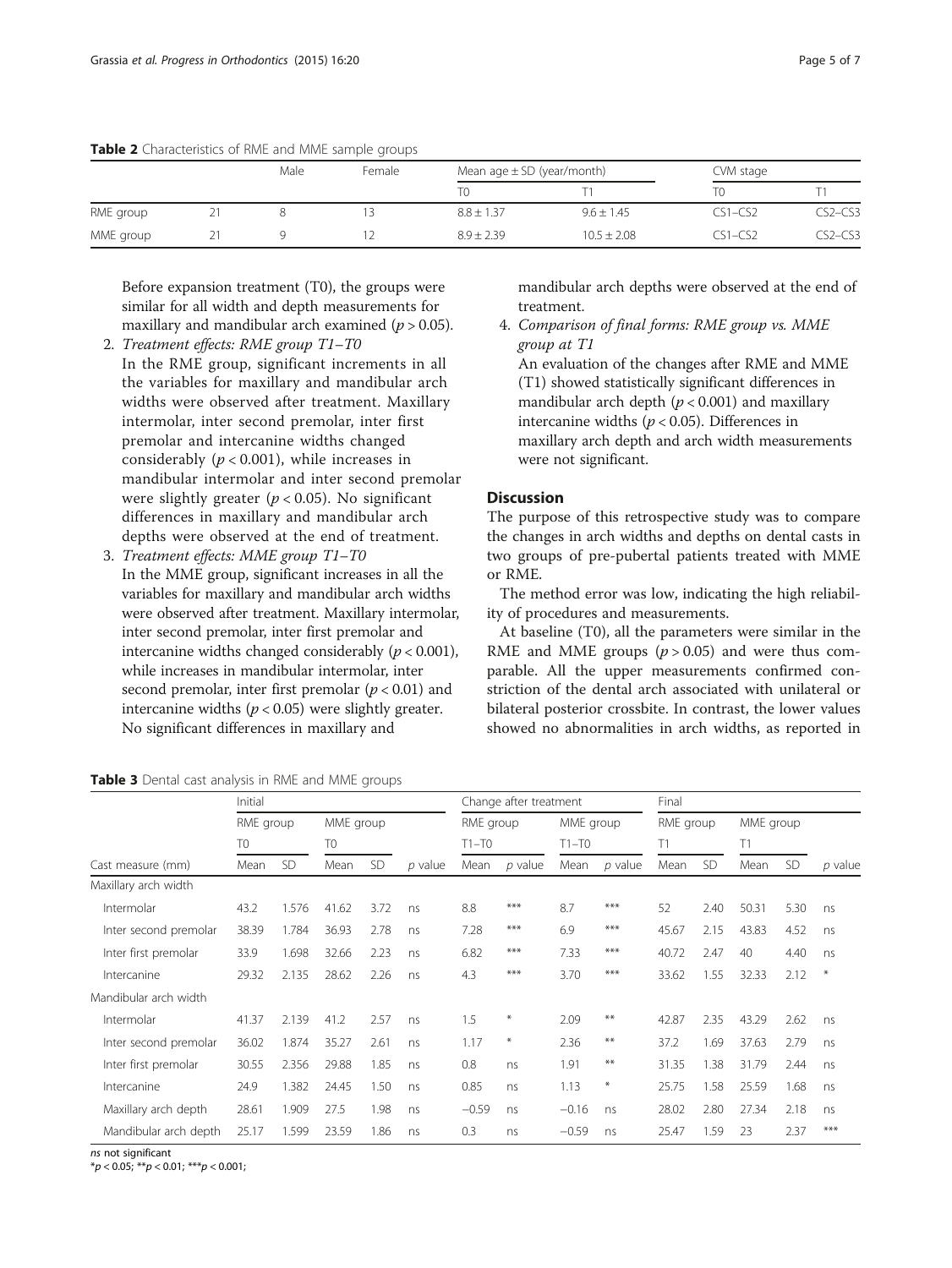<span id="page-5-0"></span>our previous study comparing the MME sample with an untreated control group [\[11](#page-6-0)].

After treatment, significant increases in upper and lower arch widths were observed in both the RME and MME group.

Changes in the upper arch intermolar, inter second premolar, inter first premolar and intercanine widths were significant ( $p < 0.001$ ) in both groups.

Lower arch changes were significant for intermolar and inter second premolar in both the MME ( $p < 0.01$ ) and RME  $(p < 0.05)$  group, whereas increases in inter first premolar ( $p < 0.01$ ) and intercanine widths ( $p < 0.05$ ) were significant only in the MME group. Conversely, no significant differences in upper and lower arch depth between the groups were noted.

Therefore, both procedures were found to be useful for increasing upper arch widths and gaining space to resolve unilateral or bilateral posterior crossbite and/or mild-to-moderate upper crowding.

However, as previously reported, the expansion obtained with MME presents minor dental side effects [[22](#page-6-0)–[24\]](#page-6-0). We may thus speculate that, although comparable at T1 in both groups, the increase in transverse diameters in the upper arch following MME is due to skeletal basal expansion rather than dental tipping. Upper arch changes obtained with MME are therefore subject to less relapse and consequently more stable.

A larger increase in lower widths was found in the MME group. This could be explained by a greater "lip bumper effect" observed after MME [[23](#page-6-0), [32\]](#page-6-0). When the upper widths increased slowly during the second step of activation, the cheeks were distanced from the buccal surfaces of mandibular teeth, causing the lower teeth to upright. Uprighting was greater in the molar than in the canine area as a consequence of greater posterior upper arch changes.

At T1, the two groups overlapped for all measurement increases, except for upper intercanine width  $(p < 0.05)$ and mandibular arch depth  $(p < 0.001)$ . The difference in upper intercanine width is likely a result of the greater anterior opening of the mid-palatal suture, a consequence of increased skeletal expansion obtained by MME, as shown in our previous studies [\[22](#page-6-0)–[24](#page-6-0)].

Interestingly, a statistically significant difference in mandibular arch depth between the two groups was observed. The loss in mandibular depth in the MME group might be related to the greater increase in transversal lower arch dimensions compared to the RME group. This study had some limitations. The first is due to the observational design although randomized controlled trials (RCTs) in orthodontic research are still very rare. Second, the small size of the sample can be explained with the very restrictive inclusion criteria. Third, the

error method was low, but it does not mean high reliability, so the validity may be not high.

Our future goals are to compare the results obtained with MME and RME through the analysis of the cone beam for skeletal pattern and 3D model analysis for dental arches changes.

#### Conclusions

RME and MME can be considered two effective treatment options to improve transverse arch dimensions and gain space in the dental arches. Few statistically significant differences in measurements of dental changes were found. RME and MME were both effective in increasing dental transverse dimensions by opening the mid-palatal suture in growing patients. A greater lower arch expansion was observed in the MME group, which might be attributed to the "lip bumper effects" observed in the MME protocol.

#### Competing interests

The authors declare that they have no competing interests.

#### Authors' contributions

VG and Fd'A performed the clinical assessments. AJ did the statistical analysis. FF and LF carried out the x-ray examinations. LP conceived the protocol and revised the manuscript. All authors read and approved the final manuscript.

#### Author details

<sup>1</sup>Multidisciplinary Department of Medical-Surgical and Dental Specialties Second University of Naples, Via Luigi De Crecchio 6, 80138 Napoli, Italy. <sup>2</sup> Department of Orthodontics, Dental Branch, Craniomaxillofacial Center Islamic Azad University, No.2713, Vali Asr St, Tehran, Iran. <sup>3</sup>Department of Neurosciences, University of Padua, Via Giustiniani 2, 35128 Padova, Italy. 4 Multidisciplinary Department of medical-Surgery and Dental Specialties, Second University of Naples; Post-Graduate Orthodontics Programme and Operative Unit, Via Luigi De Crecchio 6, 80138 Napoli, Italy.

#### Received: 16 April 2015 Accepted: 26 May 2015 Published online: 27 June 2015

#### References

- 1. Gracco A, Malaguti A, Lombardo L, Mazzoli A, Raffaelie R. Palatal volume following rapid maxillary expansion in mixed dentition. Angle Orthod. 2010;80:153–9.
- 2. Lagravère MO, Major PW, Flores-Mir C. Long-term dental arch changes after rapid maxillary expansion treatment: a systematic review. Angle Orthod. 2005;75:155–61.
- 3. Perillo L, Femminella B, Farronato D, Baccetti T, Contardo L, Perinetti G. Do malocclusion and temporomandibular disorders correlate with body posture? J Oral Rehabil. 2011;38:242–52.
- 4. Da Silva Filho OG, Montes LA, Torelly LF. Rapid maxillary expansion in the deciduous and mixed dentition evaluated through posteroanterior cephalometric analysis. Am J Orthod Dentofacial Orthop. 1995;1(07):268–75.
- 5. Cameron CG, Franchi L, Baccetti T, McNamara Jr JA. Long-term effects of rapid maxillary expansion: a posteroanterior cephalometric evaluation. Am J Orthod Dentofacial Orthop. 2002;121:129–35.
- 6. Sandikçioğlu M, Hazar S. Skeletal and dental changes after maxillary expansion in the mixed dentition. Am J Orthod Dentofacial Orthop. 1997;111:321–7.
- 7. Hesse KL, Artun J, Joondeph DR, Kennedy DB. Changes in condylar position and occlusion associated with maxillary expansion for correction of functional unilateral posterior crossbite. Am J Orthod Dentofacial Orthop. 1997;111:410–8.